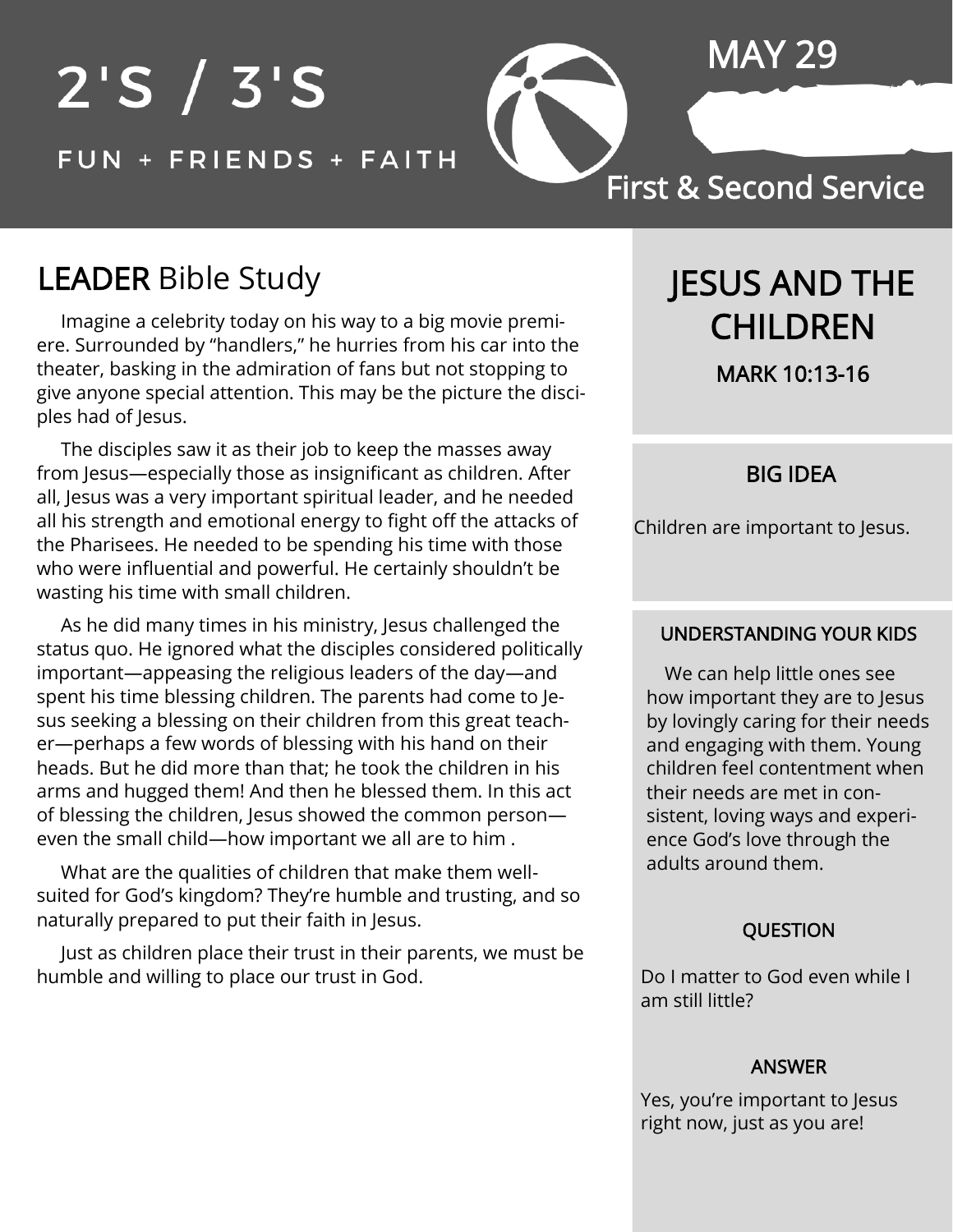

Come & Play

## JESUS LOVES ME! TOSS */ / Several bean bags, 4 large heart cut-outs, masking tape*

 Place the heart cut outs on the floor in the middle of the rug. Tape them down if needed. Children should stand around the outside of the rug. (Or, you may mark off a masking tape line for the children to stand behind with the hearts 3 or 4 feet away.)

 Have a child toss the bean bag onto one of the heart shapes. After the child tosses the bean bag, he or she says "Jesus loves me!" or "Jesus loves (child's name)!"

 Say: The Bible says, "I will be glad and rejoice in your love." When we rejoice, it means we're happy. I'm happy to know that Jesus loves me.

ROAD TO JESUS // Jesus puppet or picture, long blocks (as the balance beam), crawling *tube, other safe and desired obstacles in your classroom*

 Say: In our Bible story today, some boys, girls, moms and dads hurried down a road to see Jesus. But it wasn't easy to see him. Some things stood in their way! Let's try to get around these obstacles and pretend we are going to see Jesus too! Jesus wanted to see the children because Jesus loves children! Jesus loves and cares for each one of us.

 Place the picture/puppet of Jesus at one end of the room or obstacle course. Use the obstacles to make a path leading to the picture/puppet of Jesus. Guide the first child or 2 through the obstacle. Have the rest of the children cheer them on while they wait their turn.

## BIBLE STORY—JESUS AND THE CHILDREN (1ST SERVICE)

/ / *Picture of a traffic light, The Beginner's Bible: "Jesus and the Children" pages 409-412* 

 Show the traffic light. Ask: What do cars do when there is a red light? (Stop) What do they do when there is a green light? (Go) Listen to our Bible story to find out what happened when Jesus' friends tried to stop children from going to see Jesus.

Text: The children loved to spend time with Jesus.

But the disciples didn't understand. They said, "Stop. Do not bother Jesus. He is just too busy."

 Jesus told the disciples, "Let the children come to me. Do not keep them away. You must become like these little children if you want to enter God's kingdom."

Then Jesus blessed the children. Then Jesus blessed the children.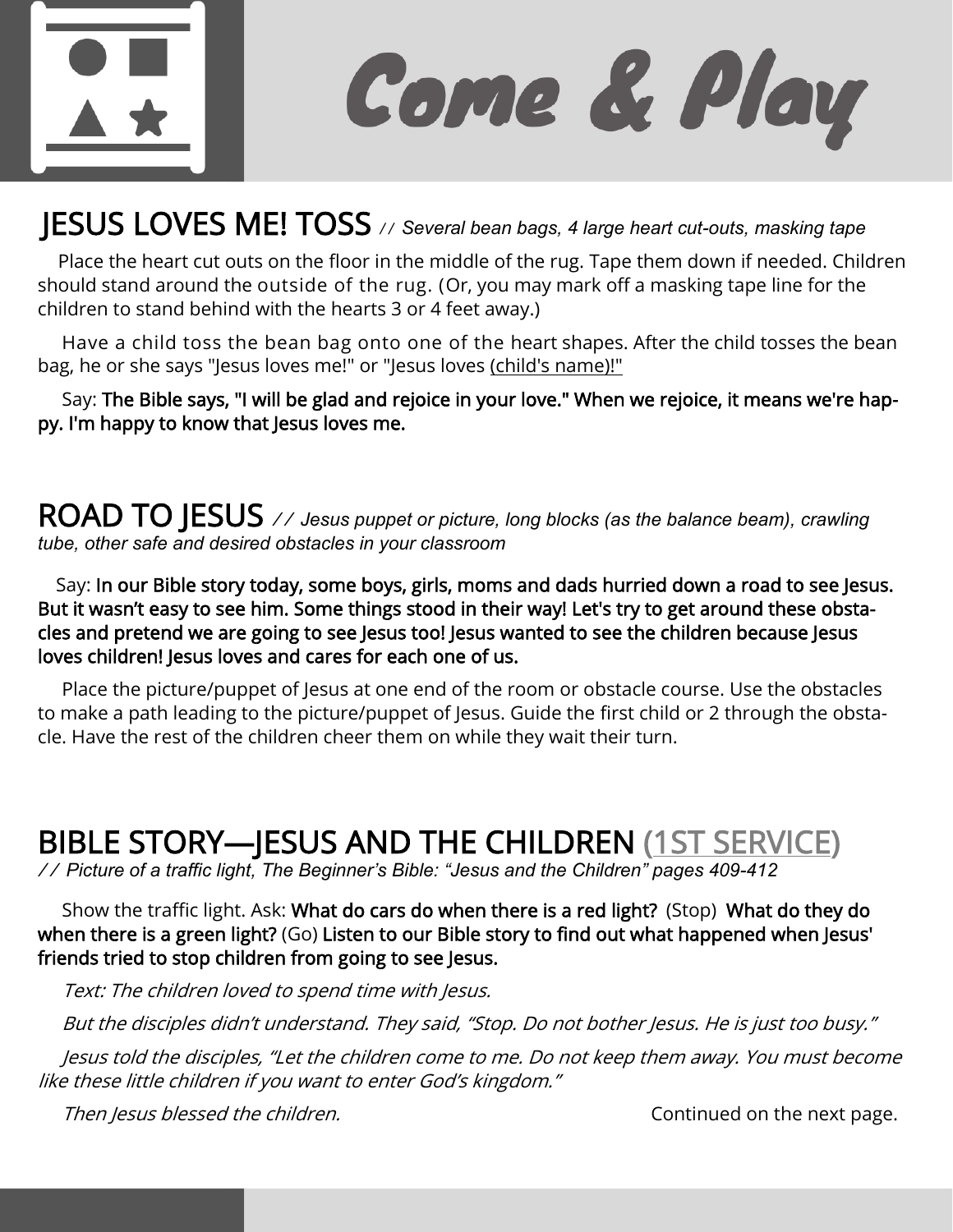

Show & Tell

After you read the story say: The children knew that Jesus loved them. Jesus showed that He loved the children in the Bible story. He was glad to see them! Jesus loves and cares for each of you, too!

The Bible says "God so loved the world that He gave his one and only son." John 3:16 a

 PRAY: Say: Today we are all going to give ourselves a big hug while we pray. Everyone wrap your arms around yourself like I am doing. Give yourself a hug,. Help the children, if needed, then pray: Dear Jesus, thank you for Your love. Thank You for the friends and family You gave us. We love you. In Jesus' name, amen.

If you know of any special travels, illnesses, or events, pray for those children as well.

## BIBLE STORY-CHILDEN COME TO JESUS (2ND SERVICE) / / *Picture*

*of traffic light, The Rhyme Bible Storybook: "Children Come to Jesus" pages 208-217*

 Show the traffic light. Ask: What do cars do when there is a red light? What do they do when there is a green light? Listen to our Bible story to find out what happened when Jesus' friends tried to stop children from going to see Jesus.

Read the story from *The Rhyme Bible Storybook*. Be sure to point out the rhymes. Read it a second time and see if the children can fill in the rhyme at the end of each page.

Text: All day long the people come. Jesus greets them one by one.

Short ones, tall ones, big ones, small ones. Happy ones, grumpy ones, thin ones, plump ones.

Children come and say, "Hooray!" But Jesus' friends say "Go away!"

Jesus tells them, "Come to Me. You can sit upon My knee!"

Jesus hugs them. Hear Him pray: "Bless each child who came today!"

 PRAY: Say: Today we are all going to give ourselves a big hug while we pray. Everyone wrap your arms around yourself like I am doing. Give yourself a hug,. Help the children, if needed, then pray: Dear Jesus, thank you for loving us. Thank You for giving us friends and family to care for us. We love you. In Jesus' name, amen.

If you know of any special travels, illnesses, or events pray for those children as well.